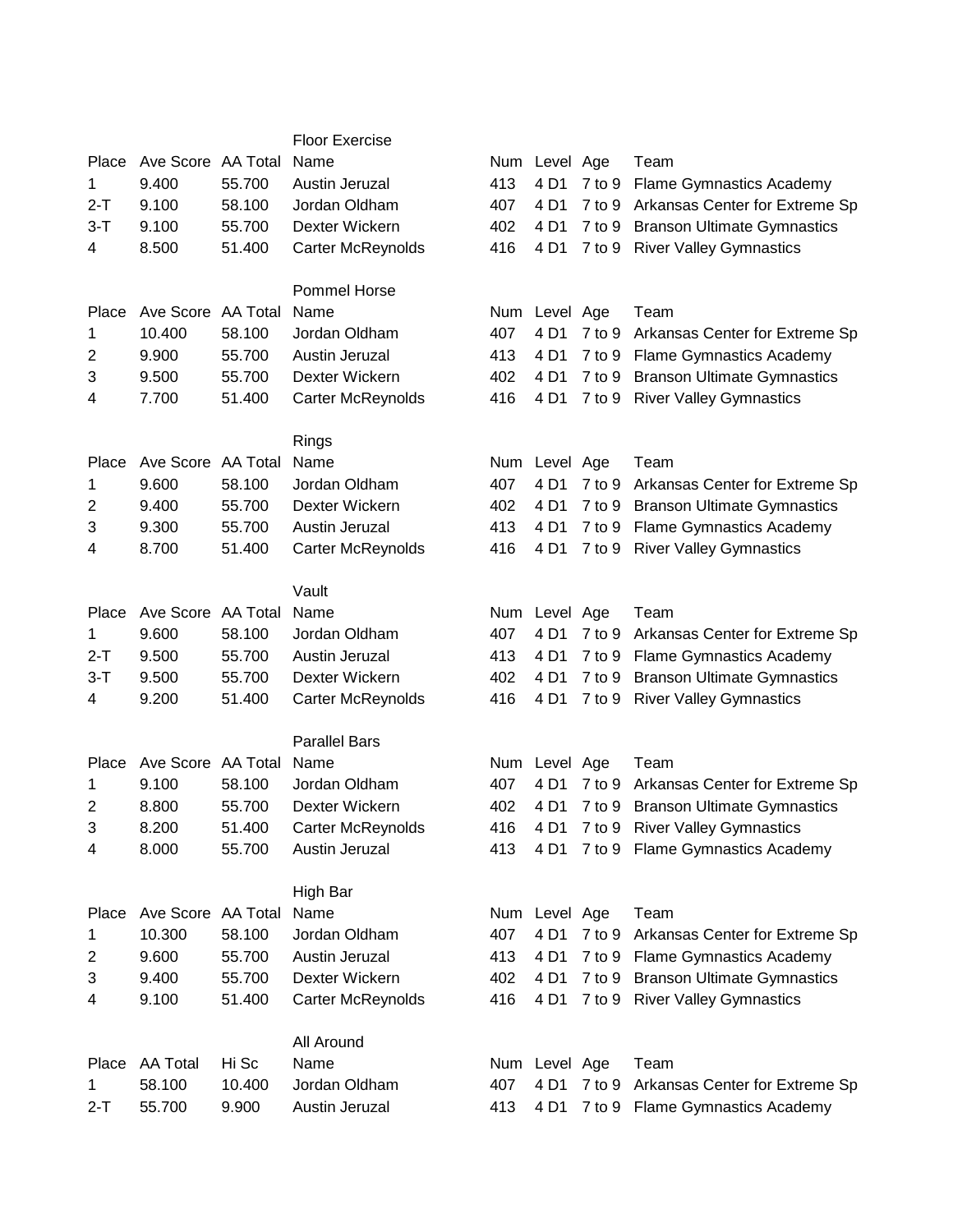|   | 3-T 55.700 | 9.500 Dexter Wickern    |  | 402 4 D1 7 to 9 Branson Ultimate Gymnastics |
|---|------------|-------------------------|--|---------------------------------------------|
| 4 | 51.400     | 9.200 Carter McReynolds |  | 416 4 D1 7 to 9 River Valley Gymnastics     |

|  | 402 4 D1 7 to 9 Branson Ultimate Gymnastics |
|--|---------------------------------------------|
|  | 416 4 D1 7 to 9 River Valley Gymnastics     |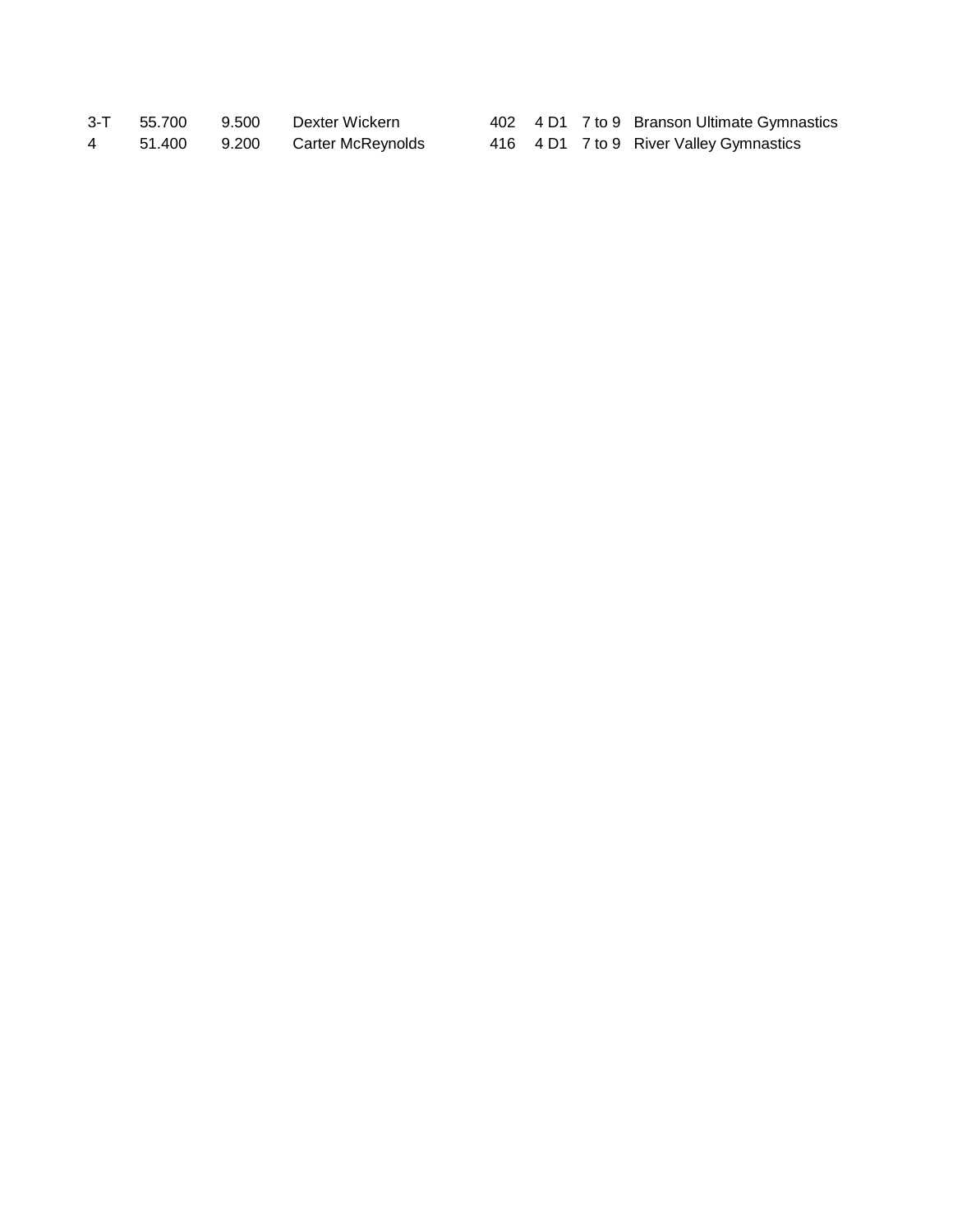FX PH R V PB HB 9.100 10.400 9.600 9.600 9.100 10.300 9.400 9.900 9.300 9.500 8.000 9.600